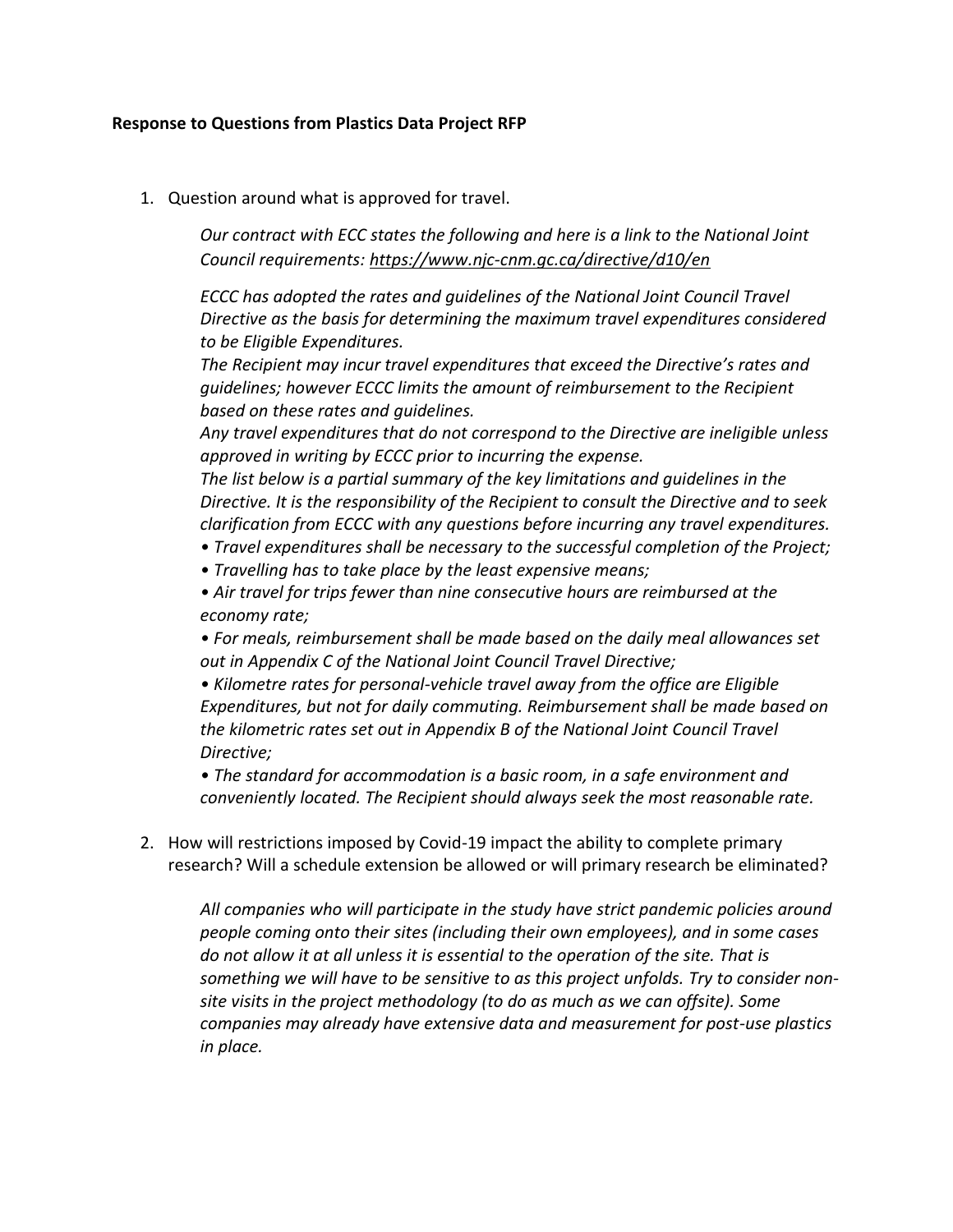*A first order of business would be for the consultant(s) to talk to the appropriate company representatives (virtually) and then determine what follow up steps might be required. NCIA is happy to assist in that process, however we will be required to follow member company pandemic protocols whatever they may be.*

*All companies are aware that this project is happening and have agreed to participate.*

3. Is APRA scoring the proposal, or is scoring completed by the Advisory team?

*The project will be scored by the advisory team, see #4 in the RFP: After a discussion about each category, final scores will be set and averaged across all reviewers.*

4. Are the "up to 40 industrial companies and one institution" pre-identified?

*Yes, from within AIHA and NCIA – some overlap but we've identified approximately 40 companies and work is still required on the institution -we were hoping to work with a hospital site through Alberta Health Services (AHS) but they have been limited due to COVID-19. See the attached list of companies.*

*There are 23 within NCIA that are confirmed – but up to 40 including those within the AIHA. There may be some that have barriers or other conflicts that will make it difficult for them to participate. 23 include all large and medium industry within the region – mostly industrial, not service companies.* 

- *a.* Do any companies have multiple locations? *Yes, there are a handful of member companies have more than one location so 40 is total companies, not total sites. Also summarized in the attached list*
- 5. Does APRA envision the consultant educating and training organizations on data gathering for sites not currently gathering data?

*This is not within project scope, but would anticipate our questions and a review of the sites' plastics generation may encourage them to explore measurement further.*

6. We are fortunate to have long-standing relationships with many companies in the Heartland. Members of the Advisory Committee are currently our clients. When providing project experience and references, can Advisory Committee members be listed as references?

*The proponent should select the references it feels are most appropriate to validate the key attributes/work conducted and if it feels necessary, include a note about real or perceived conflict of interest.*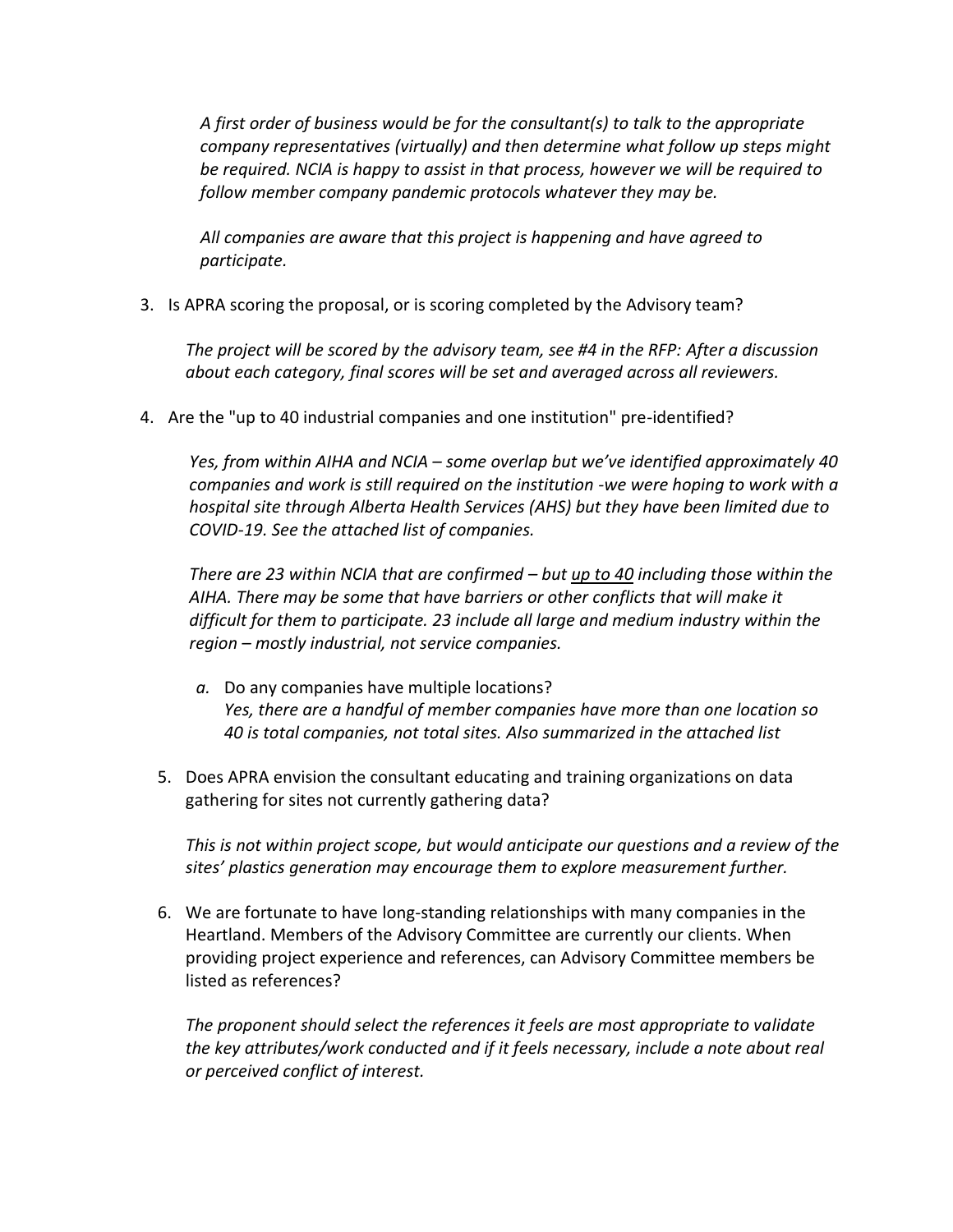7. Will H2S training be required for those on the property. Are Personal H2S monitors required when on some industry sites?

*This is highly unlikely, but may be site-dependent or specific to meet their requirements.* 

8. Besides hard hats, fire retardant with vest coveralls, safety glasses, steel toe boots, any other PPE requirements?

*A site safety orientation will be required, if we are allowed onsite, and accompanied with a site representative. Any visits outside of administrative visits can only be done by folks without facial hair. Contractors need to be clean shaven.*

9. Question on the post-use plastic generated onsite and plastic feedstock?

*It is a study of the plastic used in multiple capacities, though mostly from the industrial operations. We don't know what the plastic characteristics are at this time. Feedstock is defined as plastic that could be used to be remanufactured into another product.* 

*10.* If the audit is taking place onsite that's different than doing a site tour?

*It depends on the location and where the audit takes place, if it's taking place in an office building, much more relaxed in terms of PPE requirements but contractors still have to do the safety orientation piece (15-20 mins on most sites) along with a quiz to pass.* 

*The audit can still be conducted onsite and an offsite location will not have to be selected. The challenge will be how much information each site already has available. Some sites may have more than others and require a different level of effort in terms of a more hands-on approach. A paper trail may be available to start the investigation process within an office or admin building.* 

11. Is there a template to submit the proposal?

*There is no template, just drafting your own submission in the clearest format possible.*

*12.* For confidentiality, does the committee want to see specifics for locations or just the aggregate?

*Sites can't be identified in the public-facing report, so no attribution to a location or company. In the RFP, APRA has identified that we will keep the raw data.*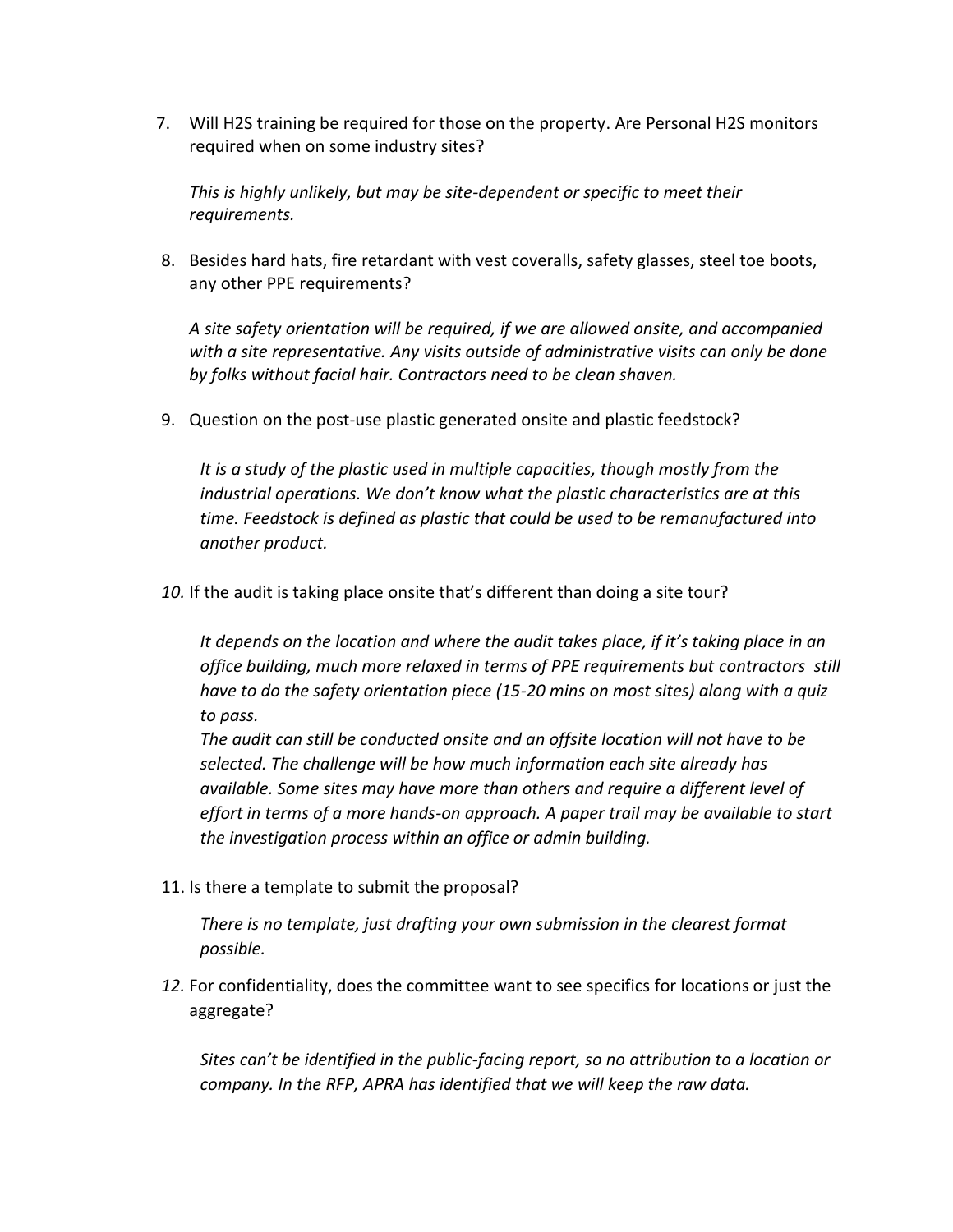*13.* Clarification on budget of \$150,00 – does this include the budget for program management as well?

*Total maximum budget available for the proponent is \$150,000.*

14. Question from RFP Section 10 c. "*The proponent shall provide a written permanent waiver of moral rights…"*

*APRA wants the proponent to be aware of the conditions we are under in our agreement with ECCC, not a huge concern for the response, but more for contract negotiations.*

*15.* Do you require references from every person on the team and from previous work?

*Only three references are required from the entire team (not per person). Use your best judgement as to which you should submit.*

*16.* Due to COVID-19 restrictions, would the companies be available or be able to provide access or information?

*This is company-specific and we may need to dig deeper depending on the company. Items to consider include regular stream of generation or only during turnaround. We don't have this info so that is why we suggested a survey first and then identify whether we need to dig deeper with a smaller number of companies.*

17. Waste is what the company is producing in waste, not external waste collection or materials brought in?

*The study is on items that companies buy and generate on their own – small plastic items all the way up to larger equipment -we don't know the composition yet.*

*18.* Is there consideration for a one-week extension?

*We have tight timelines with funding from ECCC requirements before YE of March 31, so no extension will be granted.* 

19. Is the classification under the resin ID codes?

*ID codes will be part of it. We know there are other categories besides 1-7 and so we would be looking for as much detail as possible in terms of composition, as well as types or combinations of plastics within the codes.*